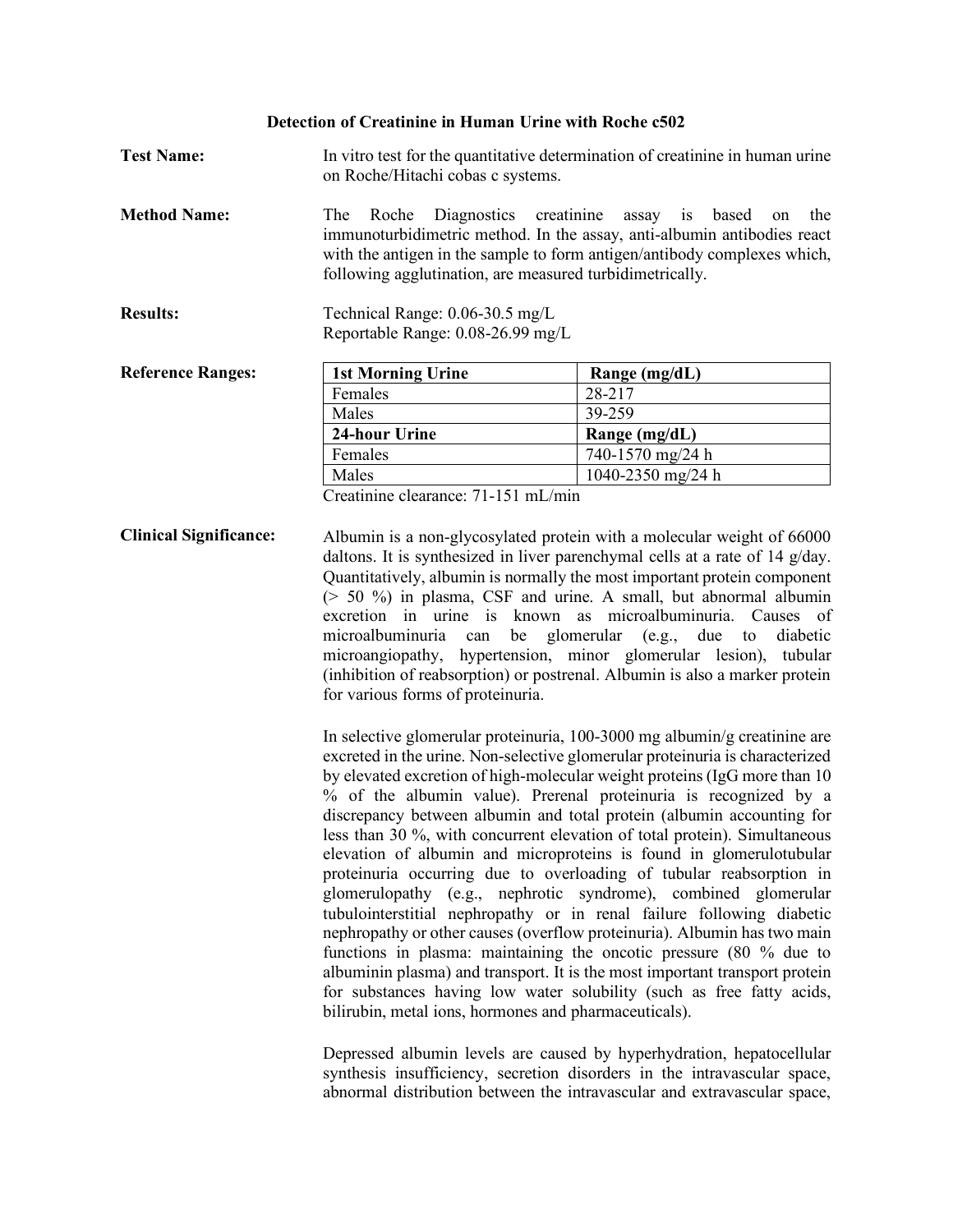|                             | catabolism and loss of albumin, acute phase reactions and congenital<br>analbuminemia.                                                                                                                                                                                                                                                                                                                                                                                                                                                                                                     |
|-----------------------------|--------------------------------------------------------------------------------------------------------------------------------------------------------------------------------------------------------------------------------------------------------------------------------------------------------------------------------------------------------------------------------------------------------------------------------------------------------------------------------------------------------------------------------------------------------------------------------------------|
|                             | Blood brain barrier disorders can be reliably quantified with the aid of the<br>albumin CSF/serum ratio. Elevated albumin ratios are indicative of a blood<br>brain barrier disorder.                                                                                                                                                                                                                                                                                                                                                                                                      |
|                             | By simultaneously determining IgG in CSF and serum while considering<br>the individual albumin ratios, it is possible to differentiate between IgG<br>originating from the blood and CNS-synthesized immunoglobulin. IgG<br>predominates in multiple sclerosis, chronic HIV encephalitis,<br>neurosyphilis and herpes simplex encephalitis.                                                                                                                                                                                                                                                |
| <b>Submission Criteria:</b> | Collect urine without using additives. If urine must be collected with a<br>preservative for other analytes, only hydrochloric acid (14 to 47 mmol/L<br>urine, e.g. 5 mL 10 % HCl or 5 mL 30 % HCl per liter urine) or boric acid<br>$(81 \text{ mmol/L}, e.g. 5 \text{ g per liter urine})$ may be used.                                                                                                                                                                                                                                                                                  |
|                             | Stability in Urine (without preservative)<br>2 days at 15-25 $^{\circ}$ C<br>6 days at $2-8$ °C<br>180 days at $(-15) - (-25)$ °C                                                                                                                                                                                                                                                                                                                                                                                                                                                          |
|                             | Stability in Urine (with preservative)<br>3 days at 15-25 °C<br>8 days at 2-8 °C<br>21 days at $(-15) - (-25)$ °C                                                                                                                                                                                                                                                                                                                                                                                                                                                                          |
| <b>Rejection Criteria:</b>  | Rejection criteria include but are not limited to:<br>1. Mismatched requisitions<br>2. Specimens without patient identifiers<br>3. Specimens stored or shipped incorrectly<br>4. Specimens collected using expired tubes/cups<br>Specimens with inappropriate preservatives such as formalin or<br>5.<br>formaldehyde, disinfectant, or detergent added<br>Specimens not analyzed within the appropriate time frame<br>6.<br>Specimens with quantity not sufficient<br>7.<br>Hematuria<br>8.<br>Specimens contaminated with fecal matter<br>9.<br>10. Specimens submitted without approval |
| <b>Authorization:</b>       | Diagnostic testing can only be performed with approval from an authorized<br>provider/agency.                                                                                                                                                                                                                                                                                                                                                                                                                                                                                              |
| <b>Turn Around Time:</b>    | $1$ day.                                                                                                                                                                                                                                                                                                                                                                                                                                                                                                                                                                                   |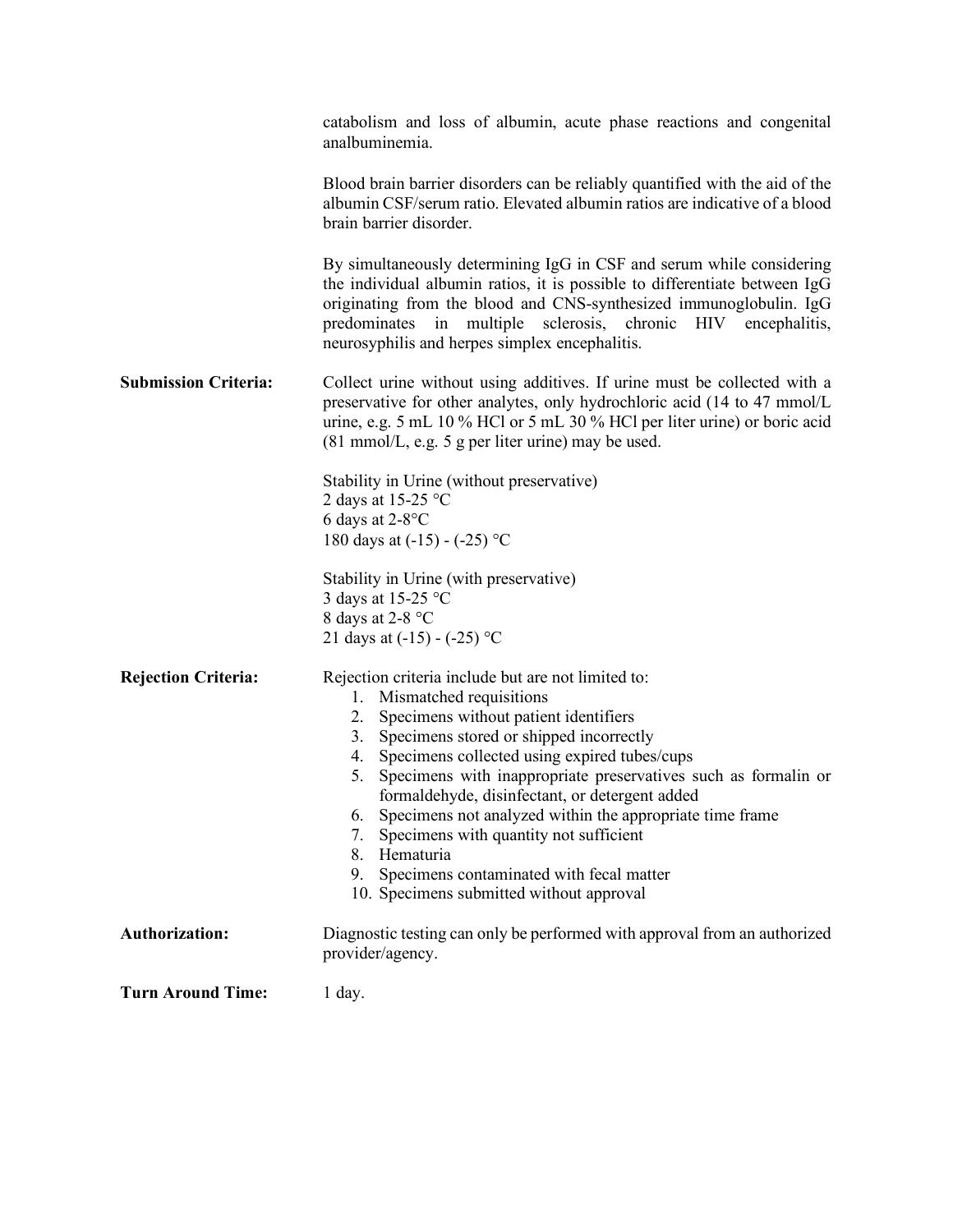#### **Instructions for Urine Specimen Submission**

## **General Information**

The detection of cratinine in human urine is performed using a Roche cobas i58 analyzer.

Specimens collected without preservative must be collected and stored at 20-25  $\degree$ C if to be analyzed within 2 days, at 2-8°C if to be analyzed within 6 days and stored at (-15°C) - (-25°C) if to be analyzed within 180 days. Please be aware that storing specimens at  $\leq$  -70°C ( $\leq$  -94°F) is not permissible.

Specimens collected with preservative must be collected and stored at 20-25 °C if to be analyzed within 3 days, at 2-8°C if to be analyzed within 8 days and stored at  $(-15^{\circ}C)$  -  $(-25^{\circ}C)$  if to be analyzed within 21 days. Please be aware that storing specimens at  $\leq$  -70°C ( $\leq$  -94°F) is not permissible.

### **Specimens MUST be** *received* **at Reditus Laboratories within 7 days of collection.**

### **Collection Instructions for Urine Specimen**

- 1. Do not use expired urine collection tubes. Store urine collection tubes as per manufacturers recommendations. Use sterile collection containers for collecting samples.
- 2. Ensure that the patient's name, date-of-birth, and time/date of collection are recorded on the specimen tube along with the name or initials of the individual collecting the sample.
- 3. Complete all the demographic information on a sample requisition form through the approved electronic submission process
- 4. Refrigerate the specimen between 2-8°C (36-46°F) and ship or courier the specimen(s) within 48 hours.
- 5. The specimen(s) *must* be received at the laboratory **no later than** 48 hours *from the time of collection*.
	- a. **Avoid shipping specimens over weekends or holidays** as they may not be received at the laboratory and cold-packs will not maintain the required 2-8°C (36-46°F) specimen temperature.
	- b. Ensure that specimens shipped by commercial carrier are shipped with **overnight delivery**. If shipping on a Friday for Saturday delivery, *you must include Saturday Delivery* during shipment, or the specimens will not be received until the following non-holiday business day. Failure to receive specimens within 24 hours of shipment will result in specimens being rejected from testing.
- 6. For any questions pertaining to sample collection, storage, or shipping, please contact the Reditus Laboratories using the below contact information.

# **Instructions for Specimen Transport**

- 7. **Messenger/Courier by ground transport.** Place specimen(s) into a biohazard labeled bag and seal securely**.** Place the test requisition(s) on the outside of the biohazard labeled bag. Place the sealed biohazard bag and test requisition(s) inside the shipping container. Place cold packs, which have been frozen for at least 24 hours, in the leak-proof outer container. The shipping container must be rigid, such as a Styrofoam cooler, and labeled with the UN 3373 Biological Substance Category B marking. Close securely.
- 8. **Commercial carrier by ground/air transport.** Place the specimen(s) inside a biohazard labeled bag and seal securely. Place the test requisition(s) on the outside of the biohazard labeled bag. Place the sealed bag and completed test requisitions(s) inside the outer shipping container. Place cold packs, which have been frozen for at least 24 hours, in the leak-proof outer container. Label the outer shipping container with Reditus Laboratories address listed below. Complete the return address section to include the name of the person shipping the package, business name and address, and a business phone number. The shipping container must include the UN3373 Biological Substance Category B marking.
- 9. *Ship specimens by overnight delivery* to the attention of Clinical Chemistry at Reditus Laboratories. This can be accomplished by use of local courier, shipping corporations or U.S. Postal Service.